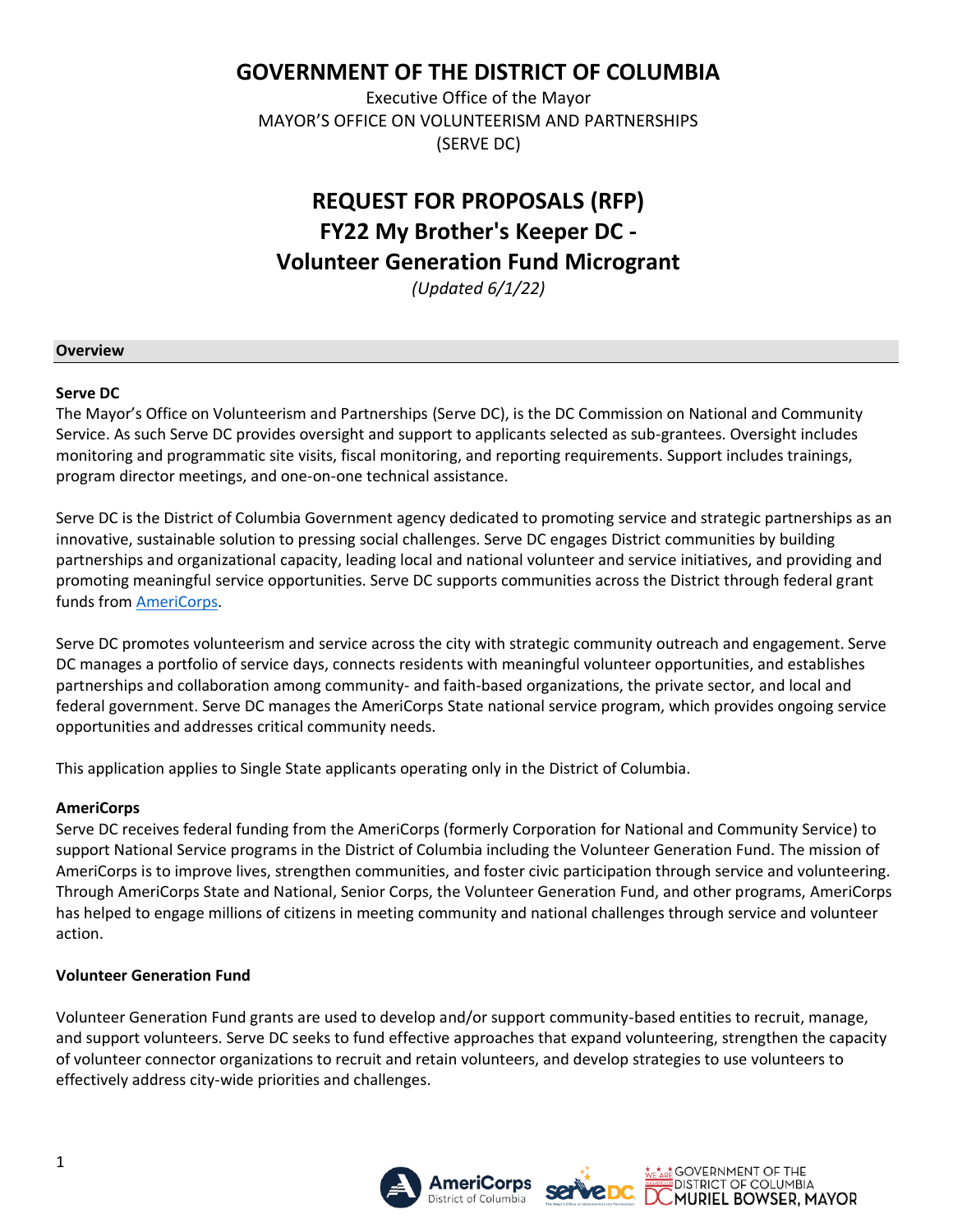This year, Serve DC is soliciting applications from qualified Community Based Organizations (CBOs) serving District of Columbia residents to support efforts in:

- Recruiting skills-based volunteers to improve organizational capacity to serve young men and boys of color (YMOC);
- Providing culturally competent volunteer management training for staff and lead volunteers working with YMOC;
- Developing tools and resources to support the sustainability of volunteer generation programs targeting YMOC in the Washington, DC area.

### **Award Information**

### **Estimated Available Funds**

Serve DC – The Mayor's Office on Volunteerism and Partnerships announces the availability of Volunteer Generation Fund grant funding for Fiscal Year 2022 to eligible community-based organizations.

### **Serve DC will award a total of \$100,000. No grant amount shall exceed \$10,000 per individual award.**

### **Project and Award Period**

The project start date may not occur prior July 1, 2022 and shall conclude by September 30, 2022.

### **Program Authority**

AmeriCorps' legal authority to award these grants is found in the National and Community Service Act of 1990, as amended, (NCSA) (42 U.S.C. 12653 et seq.)

### **Allowable Uses of Funds**

- Personnel Expenses
- Personnel Fringe Benefits
- Project Staff Travel
- Equipment (Defined as tangible, non-expendable personal property having a useful life of more than one year AND an acquisition cost of \$5,000 (five thousand) or more per unit (including accessories, attachments, and modifications). Purchases of equipment are limited to 10% of the total CNCS funds requested.)
- Supplies (Defined as consumable supplies and materials that does not fit the definition of Equipment).
- Contractual and Consultant Services
- Training
- **Evaluation**
- Other (Defined as utilities, telephone, and internet expenses that are specifically used for participants, directly involve project staff, and are not part of the organization's indirect cost/admin cost. In addition, these costs may include criminal history checks of staff).
- **Indirect Costs**

### **Prohibited Uses of Funds**

• Entertainment Costs (e.g. food and beverage costs, unless justified as an essential component of an activity).

### **Criminal Background Checks**

- Individuals in positions in which they will receive a salary funded by this grant will be subject to the National Service Criminal History Check (NSCHC), as required under the National and Community Service Act of 1990, as amended by the Serve America Act (SAA). The statutory requirement at 42 U.S.C. § 12645g is supplemented by regulatory requirements at 45 CFR §2540.200 through §2540.207 as well as the terms and conditions of AmeriCorps grant
- If individual salaries will be funded by this grant, a completed NSCHC must be completed, reviewed, and approved by Serve DC before that individual is able to reimburse any work on the awarded grant. The cost of the NSCHC is an allowable use of VGF funds.

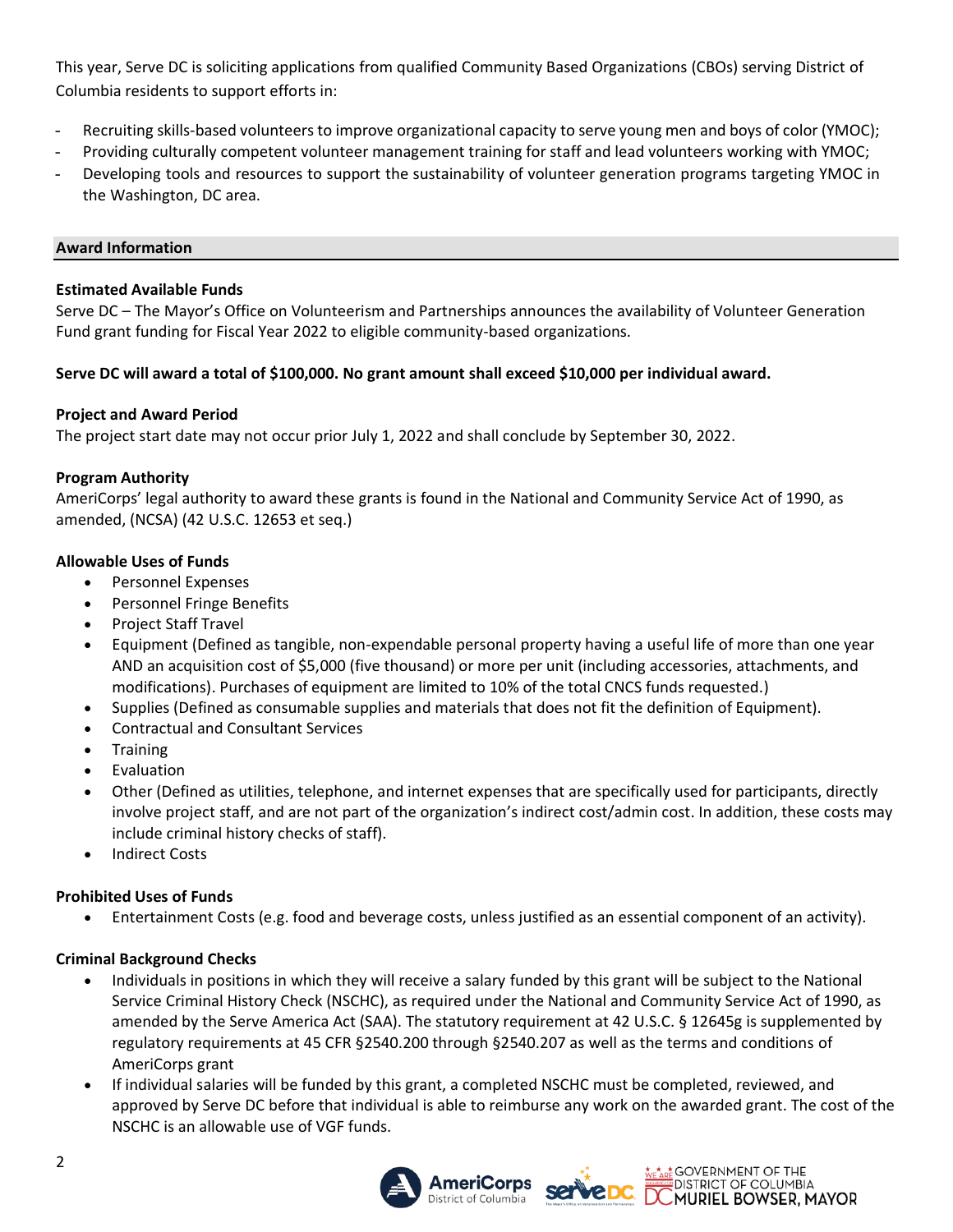More information, including approved vendors, can be found at [americorps.gov/grantees-sponsors/history](https://americorps.gov/grantees-sponsors/history-check)[check](https://americorps.gov/grantees-sponsors/history-check)

### **Funding Priorities**

Sub-grants to community-based entities will be assessed and evaluated using the following priority considerations:

- Organizations and initiatives that specifically recruit, train, and engage volunteers as a strategy to engage and educate young men and boys of color via the following focus areas:
- Organizations willing to apply the grant award towards the development of toolkits, multi-media, capacity building/training or CRMs or other platforms that directly support the attraction, recruitment, retention and amplification of volunteers.

To receive priority consideration, applicants must demonstrate through a high-quality program design that the priority area is a significant part of the program focus and intended outcomes. Responses that propose programs for the purpose of receiving priority consideration are not guaranteed funding.

### **Deliverables**

Sub-grantees must meet the following deliverables:

- **Participate in four out of five capacity-building webinar trainings; dates TBD but slated for June – September 2022.**
- **Develop the following for sub-grantee award with guidance and advisement from a SDC identified intermediary capacity building entity:**
	- o **A final project scope to be approved by SDC.**
	- o **A final project budget with spend plan to be approved by SDC.**
	- o **A final project timeline with milestones and deliverables to be approved by SDC.**
	- o **A final list of vendors or products to be procured/purchased to support VGF deliverables to be approved by SDC.**
- Sub-grantees are expected to select one of the following options to develop and produce of **one** of three approved volunteer engagement deliverables :
	- 1. A volunteer engagement toolkit: to include new guidance and resources for the public to volunteer, particularly in skill-based capacities, with young men and boys of color;
		- Questions answered with this toolkit could include: How are you engaging volunteers? How are these volunteers retained? How are you cultivating long-standing relationships with volunteers?
	- 2. A volunteer recruitment toolkit leveraging multi-media and/or social media (digital marketing materials: video, graphics, digital toolkit) to recruit, reengage and retain volunteers, particularly skill-based volunteers, who will reach young men and boys of color;
		- Questions answered with this toolkit could include: How are you recruiting new volunteers into your organization's portfolio? How are you recruiting mentors and other skill-based volunteers? How are you recruiting at scale with your programs?
	- 3. Acquiring or expanding volunteer engagement databases, tools or platforms (i.e. Salesforce, Galaxy Digital, Volunteer Hub, etc.)

### **Type of Award**

Serve DC will award the VGF grant on a cost reimbursement basis.

### **Eligible Applicants**

The following non-federal entities (as defined in 2 CFR §200.69) that have DUNS numbers and are registered in System for Award Management (SAM) are eligible to apply:

• Nonprofit organizations (2 CFR §200.70)

### **Nondiscrimination in the Delivery of Services**





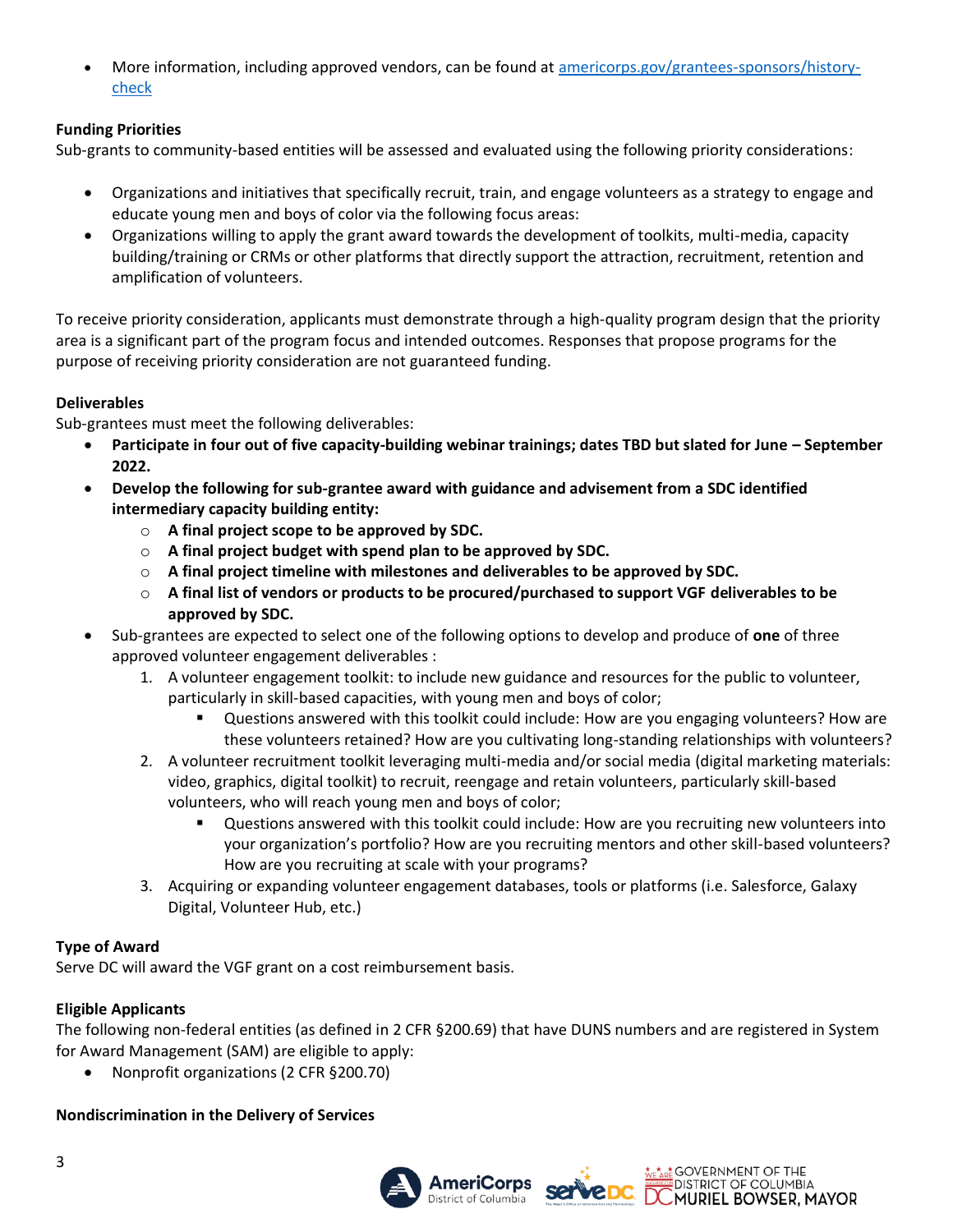In accordance with the federal Title VI of the Civil Rights Act of 1964 (42 U.S.C. § 2000d), and/or the D.C. Human Rights Act (D.C. Official Code § 2-1401 *et seq.*), as amended, no person shall on the grounds of race, color, religion, national origin, political affiliation sex, sexual orientation, gender identity or expression, or, be denied the benefits of, or be subjected to discrimination under, any program activity receiving grant funds.

The grantee shall comply with all applicable District and Federal statutes and regulations as may be amended from time to time including, but not limited to:

- The Americans with Disabilities Act of 1990, 42 U.S.C. §§ 12101 *et seq.*
- Section 504 of the Rehabilitation Act of 1973, 29 U.S.C. § 794
- The Age Discrimination Act of 1975, 42 U.S.C. §§ 6101 *et seq.*
- The Hatch Act, 5 U.S.C §§ 1501 *et seq.*
- The Occupational Safety and Health Act of 1970, 29 U.S.C. §§ 651 *et seq.*
- Lobbying Disclosure Act, 2 U.S.C. §§ 1601 *et seq.*
- Drug-Free Workplace Act of 1988, 41 U.S.C. §§ 701 *et seq.*
- District of Columbia Human Rights Act 1977, D.C. Official Code §§ 2-1401 *et seq.*
- DC Language Access Act of 2004, D.C. Official Code §§ 2-1931 *et seq.*
- The Grant Administration Act of 2013 as amended, D.C. Official Code §§ 1-328.11-.17

### **Terms and Conditions**

- $\epsilon$  Funding for this award is contingent on continued funding from the grantor. The RFP does not commit Serve DC to make an award.
- $\epsilon$  Serve DC reserves the right to accept or deny any or all applications if Serve DC determines it is in the best interest of Serve DC to do so. Serve DC shall notify the applicant if it rejects that applicant's proposal. Serve DC reserves the right to suspend or terminate an outstanding RFP.
- $\epsilon$  Serve DC reserves the right to issue addenda and/or amendments subsequent to the issuance of the RFP, or to rescind the RFP.
- $\epsilon$  Serve DC shall not be liable for any costs incurred in the preparation of applications in response to the RFP. Applicant agrees that all costs incurred in developing the application are the applicant's sole responsibility.
- $\epsilon$  Serve DC may conduct pre-award on-site visits to verify information submitted in the application and to determine if the applicant's facilities are appropriate for the services proposed.
- $\epsilon$  Serve DC shall provide the citations to the statute and implementing regulations that authorize the grant or subgrant; all applicable federal and District regulations, such as OMB Circulars A-102 and, 31 CFR Part 35, 1 DCMR §§ 5000-05; payment provisions identifying how the grantee will be paid for performing under the award; reporting requirements, including programmatic, financial and any special reports required by federal law and/or the granting Agency; and compliance conditions that must be met by the grantee. If there are any conflicts between the terms and conditions of the RFP and any applicable federal or local law or regulation, or any ambiguity related thereto, then the provisions of the applicable law or regulation shall control and it shall be the responsibility of the applicant to ensure compliance.

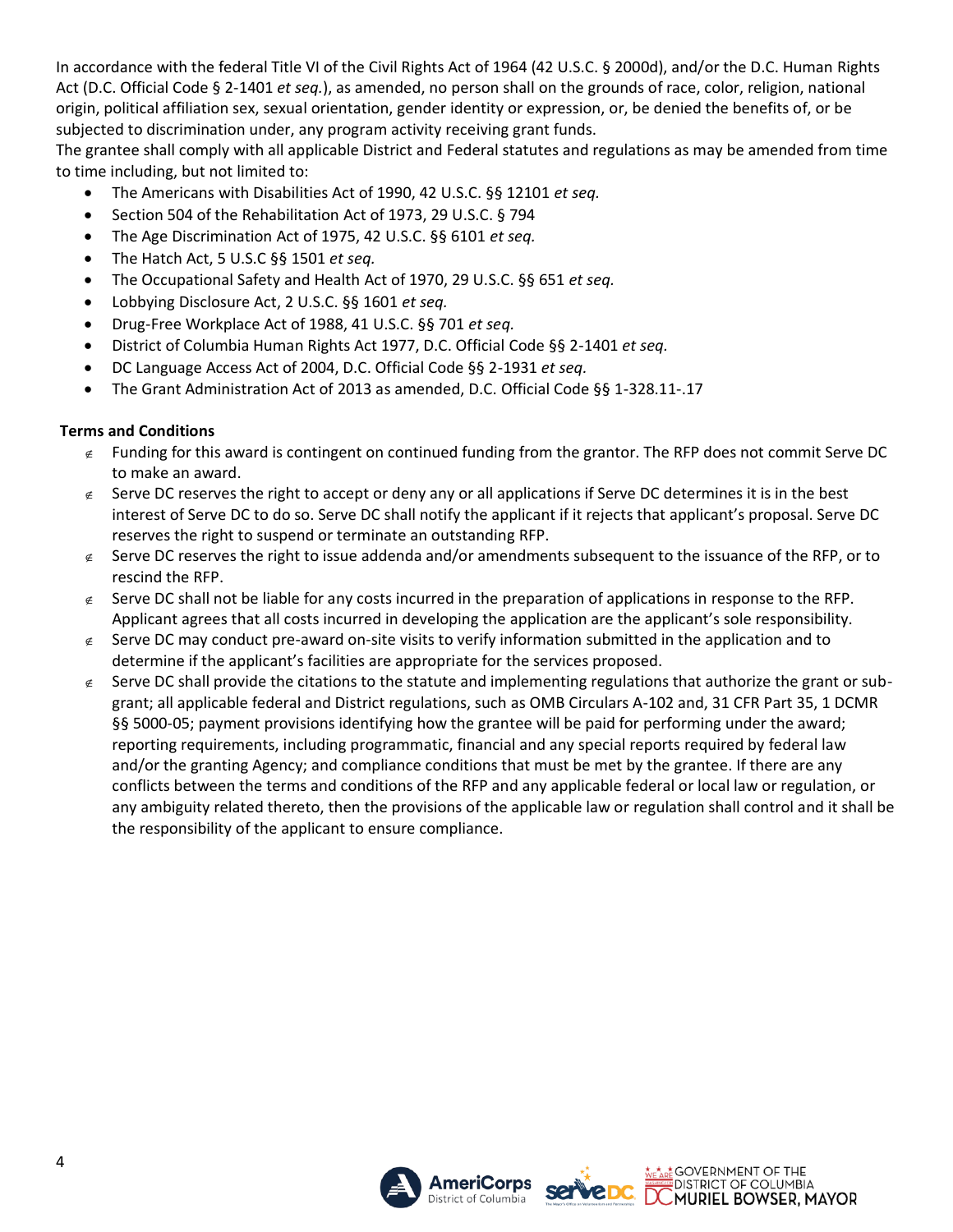### **Application Submission and Information**

### **Application Content**

Complete applications much include the following elements:

- I. Organization Name
- II. Authorized Representative Name and Signature
- III. Executive Summary
- IV. Narrative Sections
	- a. Program Design
	- b. Organizational Capability
	- c. Cost-Effectiveness and Budget Adequacy

### **Executive Summary**

Summarize your proposal in 2,000 characters or less. **Narrative Sections:**

### **1. Program Design**

Clearly describe your approach to addressing the Funding Priorities described above. Demonstrate how the development of the volunteer engagement toolkit will best support and/or enhance your ability to recruit and retain volunteers.

### **2. Organizational Capability**

Describe your organization's capability to initiate and manage the proposed program in response to the Funding Priorities described above. Describe which external facing activation would best align with your organizational and programmatic capacity and priorities. Please speak to how your selection will align with the following considerations:

- a. Organization or departmental strategic planning and/or goals
- b. Staff/Volunteer background, staffing, capacity structures
- c. Volunteer based needs as captured through assessment data.

### **3. Cost-Effectiveness and Budget Adequacy**

Describe how the proposed program budget appropriately reflects the program's goals and designs.

#### **Additional Documents**

Please include the following documents in addition to the application:

- $\Box$  IRS tax-exempt 501(c)(3) non-profit organization designation letter.
- □ Clean Hands Form
- $\Box$  Most recent audited financial statements (including any management letter or other recommendation)
- □ Most recent Form 990, including all schedules, filed with the IRS
- $\Box$  Budget for the current fiscal year
- $\Box$  Board list, including affiliations
- $\Box$  Senior or management staff list or organizational chart

#### **Application Submission Deadline**





**DISTRICT OF COLUMBIA**